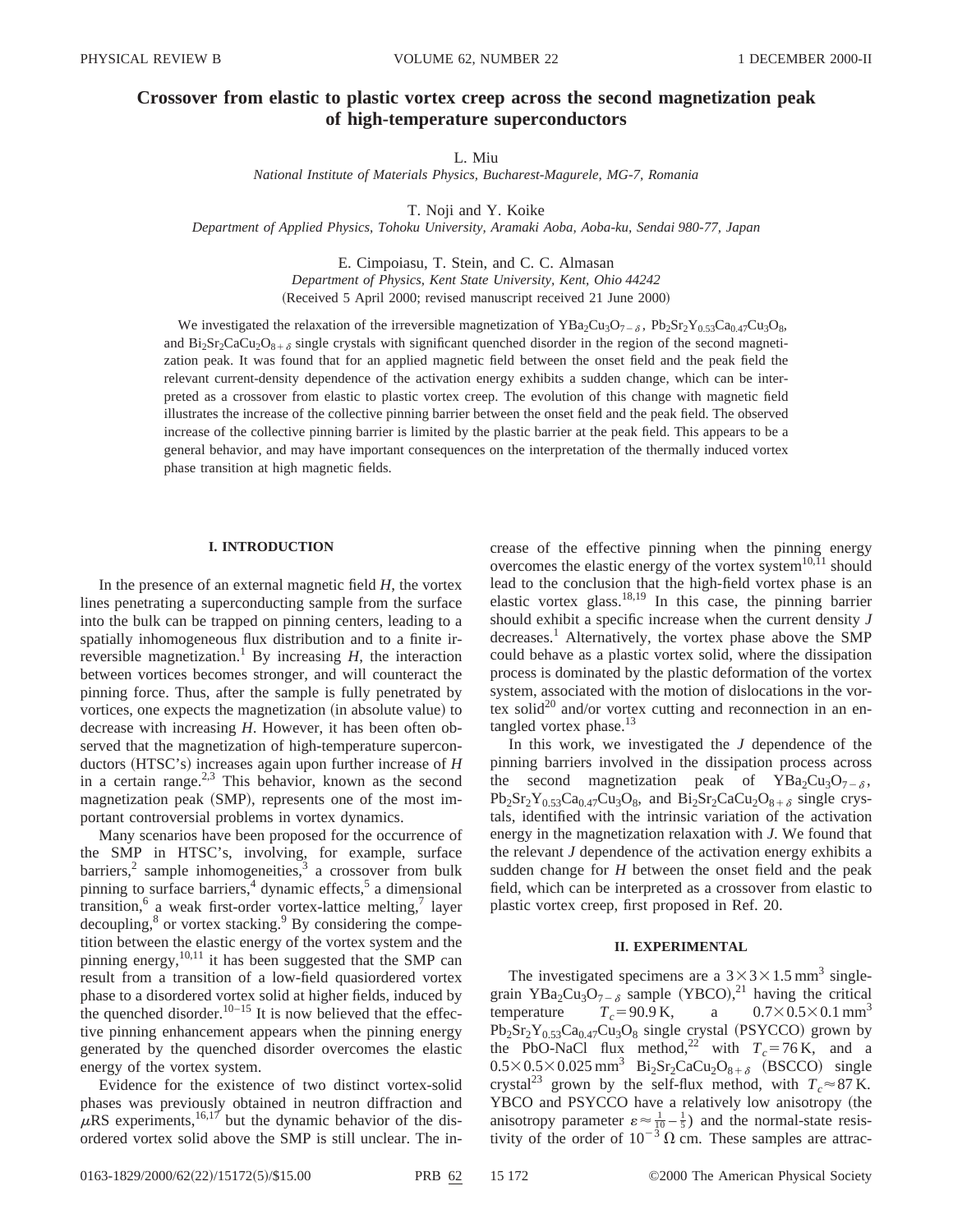tive due to the fact that the SMP is observed up to close to  $T_c$ (where the fundamental superconducting lengths have a strong temperature variation), and the influence of the dimensional crossover in the vortex system on the SMP can be ruled out. (The peak field is roughly one order of magnitude lower than the crossover field  $B_{cr} = \Phi_0 \varepsilon^2 / s^2$ ,<sup>1</sup> where *s* is the distance between the superconducting layers. This is not the case of BSCCO single crystals, for which the peak field approaches  $B_{cr}$ .<sup>6</sup>) Both the high disorder degree and the reduced anisotropy of YBCO and PSYCCO exclude a dominant role of geometrical and surface barriers. The effect of such barriers is also expected to be diminished in the BSCCO crystals grown by the self-flux method, which contain many growth defects. The  $T_c$  value and the location of the SMP indicate that the investigated BSCCO crystal is slightly overdoped.<sup>23,24</sup>

The magnetization  $M$  (considered as the magnetic moment divided by the sample volume) was measured in zerofield-cooling conditions as a function of *H*, temperature *T*, and time *t*, using a Quantum Design SQUID magnetometer in the RSO mode, with the frequency of 1 Hz and the amplitude of 0.3 cm. The external magnetic field was oriented along the crystallographic *c* axis.

#### **III. RESULTS AND DISCUSSION**

The determination of  $T_c$ , exemplified for YBCO, is illustrated in Fig.  $1(a)$ . This was taken at the abrupt onset of the diamagnetic signal measured in zero-field-cooling conditions in a small *H* value. For the same sample, the *H* dependence of the irreversible magnetization  $M_{irr}$  and the location of the onset field  $H_{\text{on}}$  and the peak field  $H_p$  are shown in Fig. 1(b). In all cases,  $M_{irr}(H)$  was extracted from the magnetic hysteresis curves  $M(H)$  as  $M_{irr}(H) = [M_{+}(H) - M_{-}(H)]/2$ , where  $M_+(H)$  and  $M_-(H)$  represent the total magnetization measured in increasing and decreasing *H*, respectively. YBCO exhibits a broad SMP, similar to  $PSYCCO<sup>22</sup>$  This is not only the result of sample inhomogeneities and a nonuniform field distribution inside the crystal, since local magnetic measurements on relatively clean YBCO single crystals revealed the same behavior.<sup>15,20</sup> In contrast, the onset of the SMP observed in local magnetic field measurements performed on relatively clean BSCCO single crystals was found to be very sharp. $12$ 

The temperature dependence of the peak field for YBCO and PSYCCO is shown in Fig. 2. Due to relatively large *M* values even at high *T*, it is better to consider the magnetic induction  $B_p(H_p) \approx H_p + 4\pi M(H_p)(1-D)$ . The demagnetization factor ( $D \approx 0.64$  for YBCO and  $\approx 0.75$  for PSYCCO) was extracted from the initial slope of the *M*(*H*) curves. As can be seen,  $B_p(T) \propto [1 - (T/T_c)^2]^{4/3}$ , and this aspect will be discussed later. By difference, the peak field of our BSCCO crystal (detected up to  $35 K$ ) exhibits only a weak decrease with increasing temperature, $^{23}$  whereas for clean BSCCO single crystals  $B_p$  is temperature independent.<sup>12,15</sup>

Figure 3(a) illustrates the relaxation curves,  $M_{irr}$  as a function of  $ln(t)$ , for YBCO at  $T = 75$  K and several *H* values in the SMP domain. As a rule, the first data point on the *M*(*t*) curve,  $M_{+}(H)$ , and  $M_{-}(H)$  were taken  $t_1 = 100$  sec



FIG. 1. (a) Magnetic transition of the YBa<sub>2</sub>Cu<sub>3</sub>O<sub>7- $\delta$ </sub> crystal  $(YBCO)$  in a magnetic field  $H=10$  Oe applied along the crystallographic *c* axis in zero-field-cooling conditions. The critical temperature  $T_c$ =90.9 K was taken at the abrupt onset of the diamagnetic signal. (b) Magnetic field dependence of the irreversible magnetization  $M_{irr}(H)$  of the sample YBCO at several temperatures, revealing a broad second magnetization peak. The location of the onset field  $H_{\text{on}}$  and the peak field  $H_p$  is indicated by an arrow.

after the field was applied, to avoid the influence of flux redistribution in the initial stage of the relaxation process.<sup>25</sup> To obtain  $M_{irr}(t)$ , the measured  $M(t)$  curve was shifted by  $M(t_1) - M_{irr}(t_1)$ , which contains the (nonrelaxing) reversible magnetization of the sample and the magnetization of the sample holder (also reversible).

It is tempting to determine the activation energy directly from the slope of the relaxation curve [Fig. 3(a)], which immediately leads to the intriguing conclusion that for *H* close to  $H_{\text{on}}$  the activation energy is larger than for *H* close to  $H_p$ (where  $|M_{irr}|$  has its maximum [Fig. 1(b)]). As shown below, this is a direct consequence of the presence of elastic (collective) pinning barriers for  $H \le H_p$ , with a strong *J* dependence.

As discussed in Ref. 25, the nonlinearity of the relaxation curves is one of the key points in the analysis of the magnetic relaxation data, reflecting the nonlinearity in the varia-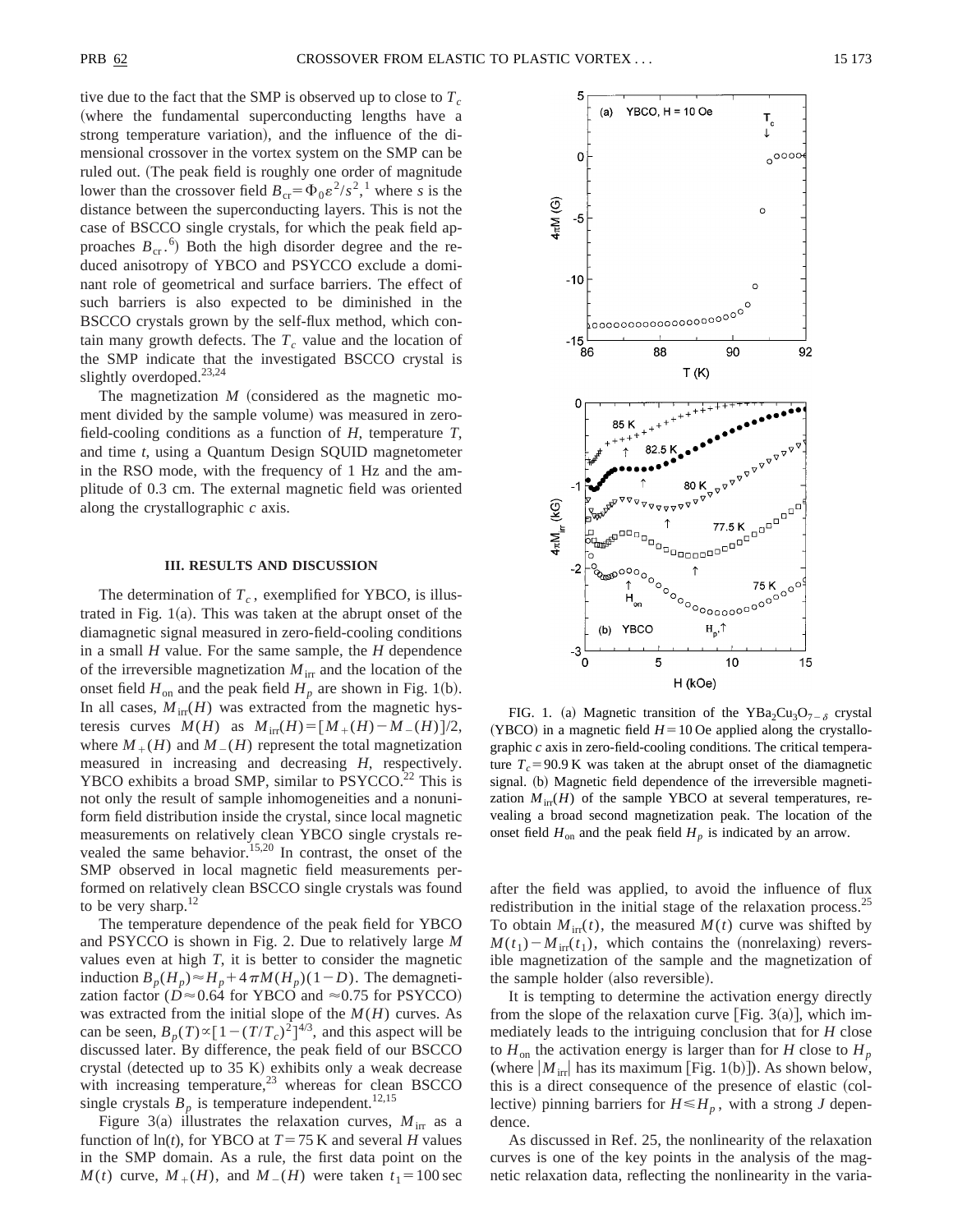

FIG. 2. The peak induction  $B<sub>p</sub>$  of YBCO and the  $Pb_2Sr_2Y_0s_3Ca_{0.47}Cu_3O_8$  single crystal (PSYCCO) vs  $1-(T/T_c)^2$ , in a double logarithmic plot. For both samples,  $B_p(T) \propto [1]$  $-(T/T_c)^2]^{4/3}.$ 

tion of the activation energy with *J*. The analysis of global magnetic relaxation data is rather difficult, since, in addition to the "intrinsic" (model-dependent)  $J$  dependence of the activation energy, there exists an ''extrinsic'' nonlinearity, mainly caused by the barrier distribution<sup>26</sup> and/or the spatial distribution of the critical-current density  $J_c$ .<sup>27</sup> It is wellknown from the study of classical superconductors<sup>28</sup> that this distribution leads to power-law shaped voltage-current characteristics, which means that the activation energy is close to  $U_0$  ln(*J<sub>c</sub>*/*J*), where  $U_0$  is constant.<sup>29</sup> Consequently, our approach is to consider that the effective activation energy  $U(J)$  is of the form  $U(J) = U_{int}(J) \ln(J_c/J)$ , where  $U_{int}(J)$ represents the relevant intrinsic *J* dependence of the activation energy.

The behavior of  $U_{\text{int}}(J)$  can be found by analyzing the *J* dependence of an ''activation energy'' *U*\* determined from the relaxation curves as

$$
U^* = -T[d \ln|M_{ir}|/d \ln(t)]^{-1}.
$$
 (1)

With the general equation  $U(J) = T \ln(t/t_0)$  (Ref. 25) (where  $t_0$  is a macroscopic quantity of the order of milliseconds, referred to as the "effective" hopping attempt time) and *J*  $\alpha |M_{irr}|$ , one can easily derive the relation between  $U^*(J)$ and  $U_{\text{int}}(J)$ . When  $U_{\text{int}}$  has a weak *J* dependence, as in the case of the plastic barriers  $U_{\text{pl}}$ ,  $U^*(J) = U_{\text{int}}(J)$  $-J \ln(J_c/J) dU_{int}/dJ \approx U_{int}(J)$ . For elastic vortex creep,  $U_{\text{int}}(J)$  at low *J* should be given by the elastic barrier  $U_{el}(J) \approx U_c (J_c/J)^{\mu}$ ,<sup>30</sup> where  $U_c$  is the collective pinning barrier and the collective pinning exponent  $\mu \approx 1$ . In this situation, one obtains  $U^*(J)$  $U_{el}(J)[\mu \ln(J_c/J)+1].$ 

Figure 3(b) shows the resulting  $U^*(J)$  dependence across the SMP of YBCO at  $T=75$  K. For *H* between  $H_{on}(\approx 3 \text{ kOe})$  and  $H_p(\approx 9.4 \text{ kOe})$ , there is a first rapid increase of *U*\* with decreasing *J*, resembling elastic vortex creep. At lower *J*, this is replaced by a slower  $U^*(J)$ 



FIG. 3. (a) Relaxation of the irreversible magnetization  $M<sub>irr</sub>$  of YBCO at  $T=75$  K for an applied magnetic field *H* just above the onset field  $(H=4 kOe)$ , close to the peak field  $(H=10 kOe)$ , and above the peak field  $[H=15 \text{ kOe}]$ , see Fig. 1(b). (b) Current-density *J* dependence of the activation energy  $U^*$  determined with Eq.  $(1)$ across the second magnetization peak of YBCO at  $T = 75$  K (*H* was increased by 1 kOe). Up to the peak field ( $\approx$ 10 kOe), there is a first rapid increase of *U*\* with decreasing *J*, signaling elastic vortex creep. At a certain *J* value  $(J_{cr})$ , indicated by an arrow for the first *H* value, there is a crossover toward a weaker  $U^*(J)$  variation, attributed to plastic vortex creep. Above the peak field, only a weak *U*\*(*J*) variation was observed.

variation, characteristic for plastic vortex creep. This change appears at a certain current density  $J_{cr}$ , when  $U_{el}(J_{cr})$  $=U_{\rm pl}(J_{\rm cr})$ .

For  $H > H_p$ , only a weak  $U^*(J)$  dependence is observed [Fig.  $3(b)$ ], suggesting that the creep process is predominantly plastic. The slight decrease of *U*\* with decreasing *J* in the plastic creep region seems to result mainly from the above difference between  $U^*(J)$  and  $U_{\text{int}}(J)$  (with  $dU_{\text{int}}/dJ \le 0$ ), rather than from the increase of *B* inside the sample during the magnetization relaxation.

The change of the *U*\*(*J*) variation for *H* below and above  $H_p$  appears to be a general behavior. This is illustrated for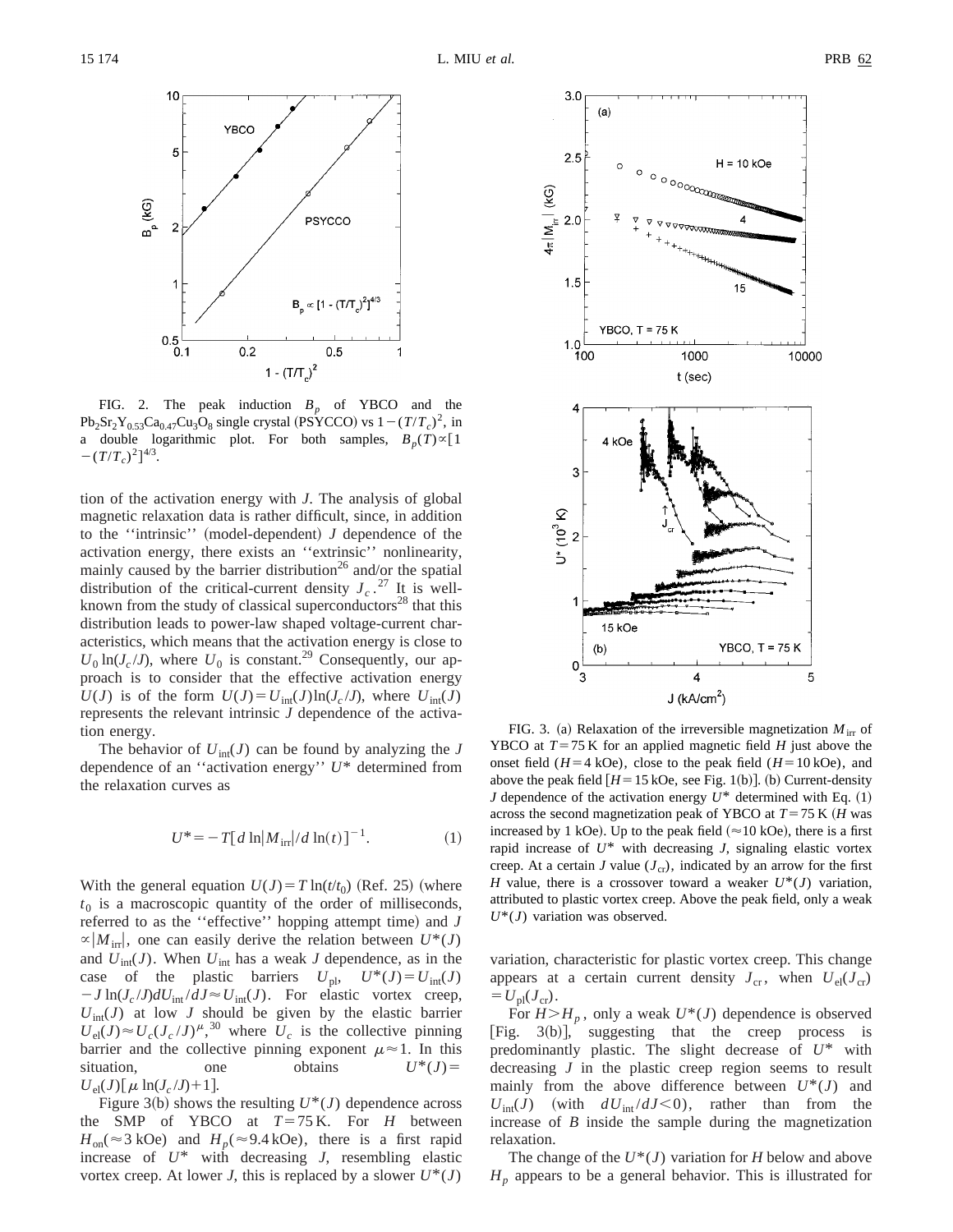

FIG. 4. Characteristic  $U^*(J)$  variation for the applied magnetic field *H* between the onset field  $H_{on}$  and the peak field  $H_p$ , and above  $H_p$ , illustrated for PSYCCO at  $T = 50$  K (a), and the  $Bi_2Sr_2CaCu_2O_{8+\delta}$  single crystal (BSCCO) grown by the self-flux technique at  $T=25$  K (b).

PSYCCO at  $T = 50$  K in Fig. 4(a), and for BSCCO at *T*  $=$  25 K in Fig. 4(b). It is worth noting that in the case of clean BSCCO single crystals the change in the relaxation process at the SMP was attributed in Ref. 4 to a crossover from a bulk pinning to a surface-barrier regime of dissipation. However, the behavior of our BSCCO single crystal grown by the self-flux technique  $\lceil$ Fig. 4(b) $\rceil$  is similar to that exhibited by YBCO  $[Fig. 3(b)]$ , where the role of the surface barriers should be small.

The evolution of the initial upward curvature of  $U^*(J)$ with increasing *H* between  $H_{\text{on}}$  and  $H_p$  [Figs. 3(b) and 4(b)] indicates an increase of  $U_c$ , in agreement with recent models involving the enhancement of the effective pinning when the pinning energy generated by the quenched disorder overcomes the elastic energy of the vortex system.<sup>10,11</sup> Actually, the  $U_c$  enhancement should be more pronounced, since the determined  $U^*(J)$  overestimates  $U_{el}(J)$  by the factor  $\left[\mu \ln(J_c/J) + 1\right]$ , which is larger for *H* close to  $H_{on}$ . The rapid  $U^*(J)$  variation for *H* just above  $H_{on}$ , in qualitative agreement with  $U_{el}(J)$ , can explain the peculiar behavior of the slope of the relaxation curves from Fig.  $3(a)$ , as well as the attenuation of the SMP when the waiting time  $t_1$ is shortened, or at low *T*. When *T* is not too low, the high- $J$  states (for which  $U_{el}$  is small) will relax in the time interval from  $t=0$  to  $t<sub>1</sub>$ . The different relaxation rates below and above  $H_p$  make the peak field time dependent [Fig.  $3(b)$ ].

If one takes  $\Delta \ln U^*/\Delta \ln(J)$  in the *J* domain where  $U^*(J)$ exhibits the upward curvature, the resulting exponent decreases continuously with *H*, and becomes  $\approx 0.5$  in the vicinity of  $H_p$ . This practically reproduces the value obtained in Ref. 20, using local magnetic field measurements, since the influence of the factor  $\left[\mu \ln(J_c/J) + 1\right]$  on this exponent is weak close to  $H_p$ . A low exponent  $\mu$  around  $H_p$  means a single-vortex collective pinning regime, which points toward a continuous destruction of the quasi-ordered vortex phase across the SMP.

Finally, we discuss the  $B_p(T)$  variation illustrated in Fig. 2. For the investigated samples (with a relatively high disorder degree), the energy of thermal fluctuations can be neglected in the considered *T* interval. This is supported by the fact that there is no upturn in  $B_p(T)$  at high *T*. With the above considerations, the  $B_p(T)$  dependence should result from the equality between the single vortex depinning energy,  $\propto (\gamma \varepsilon \varepsilon_0 \xi^4)^{1/3}$ , and the plastic barrier  $U_{\rm pl} \approx \varepsilon \varepsilon_0 a_0$ .<sup>1</sup> The energy scale  $\varepsilon_0 = (\Phi_0/4\pi\lambda)^2$ , where  $\lambda$  is the magnetic penetration depth,  $\xi$  is the coherence length,  $\gamma$  is the disorder parameter, and  $a_0$  is the mean intervortex spacing.  $\xi(T)$  and  $\varepsilon_0(T)$  are general, but  $\gamma(T)$  is pinning dependent. For a  $\delta T_c$ pinning, which originates from local suppressions of  $T_c$ ,  $\gamma$  $\alpha \lambda^{-4}$ , leading to

$$
B_p(T) \propto [1 - (T/T_c)^2]^{4/3},\tag{2}
$$

as observed.

#### **IV. CONCLUSIONS**

In summary, the analysis of the relevant current-density dependence of the activation energy in the magnetization relaxation of YBCO, PSYCCO, and BSCCO single crystals with significant quenched disorder reveals a crossover from elastic to plastic vortex creep for *H* between  $H_{on}$  and  $H_p$ , which appears to be a general behavior. The existing differences between the SMP exhibited by highly anisotropic HTSC's, such as BSCCO, and by less anisotropic HTSC's, such as YBCO, are due to the fact that in the case of relatively clean BSCCO single crystals the peak field is limited by the crossover field  $B_{cr}$ , which can explain the weak  $B_p(T)$  dependence. Around  $B_{cr}$ , the elastic moduli of the vortex system suddenly decrease, $<sup>1</sup>$  generating a very</sup> sharp onset of the SMP in local magnetic field measurements.<sup>12</sup>

The observed increase of the collective pinning barrier across the SMP is limited by the plastic barrier at  $B_p$ , and the creep process above  $B_p$  becomes predominantly plastic. The large amount of plastic vortex creep in HTSC's at high magnetic fields may have important consequences on the interpretation of the thermally induced vortex solid-vortex